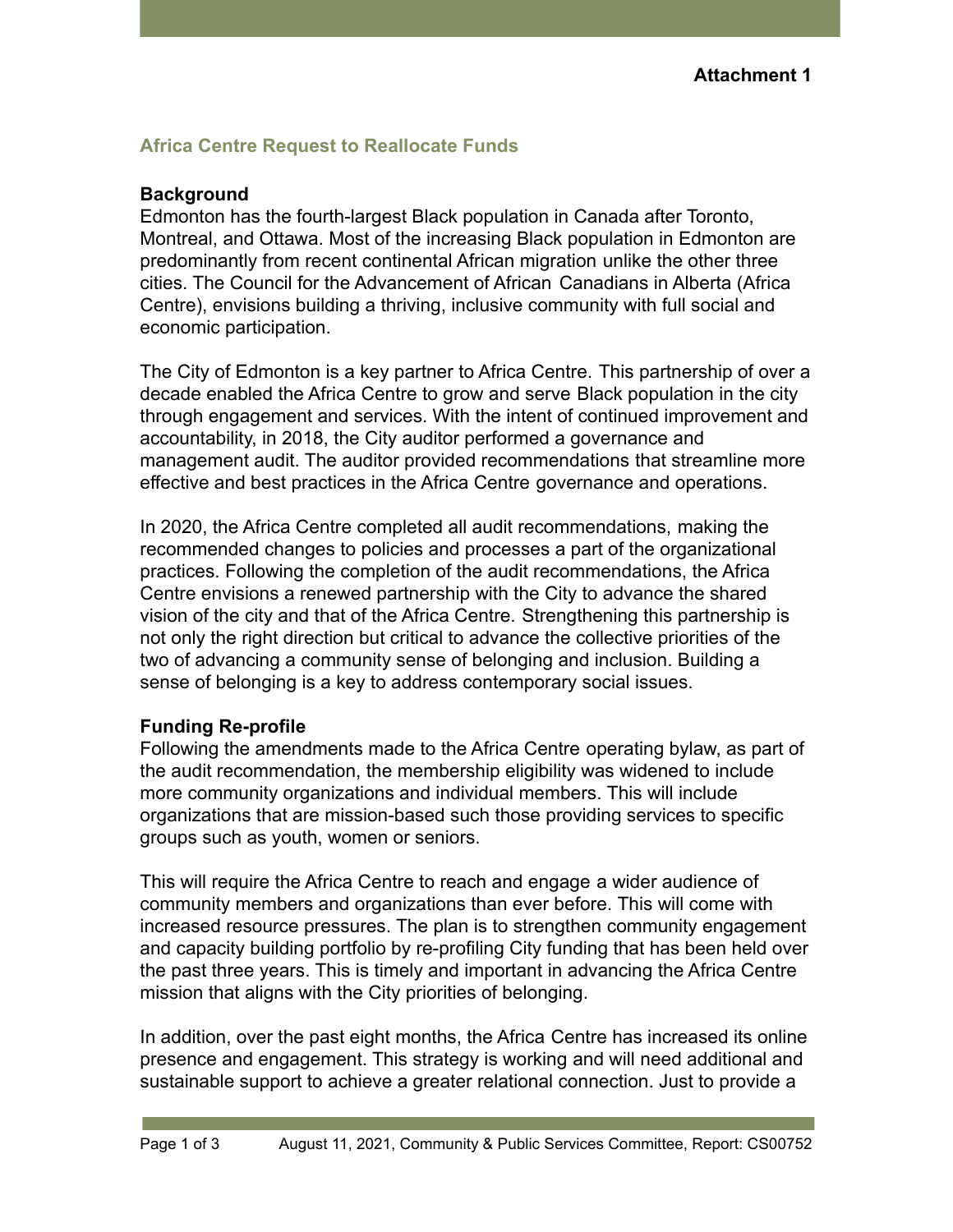glimpse of the past 12 months, here are some of the numbers that demonstrate the increasing engagement. For example, in November 2019, our website views were about 200 views per month and this is now 5,000 views per month. Social media presence had increased more than five folds and continues to create engagement and tractions.

Currently, the City has a funding agreement in place with the Africa Centre. Through this agreement, the City provides operational funding in the amount of \$232,000 per year*.* This funding has not changed over the past fourteen years despite the growth in both the community and the services provided by the Africa Centre. Further to that, following the closure of the former Wellington High School building, the Africa Centre experienced additional revenue shrinkage, impacting on the delivery of the organizational mandate.

In 2017, City Council approved an additional \$237,500 of ongoing annual funding to address the increasing demand for services, particularly, community engagement and ongoing community connection to the services and programs. The Africa Centre proposes the following reprofiling of the approved funding for the following programming and outcomes.

| <b>Description</b>                                                     | <b>Inputs</b>                                                                                                                                                                                                   | <b>Amount</b>                    | <b>Expected</b><br><b>Outcomes</b>                                                                                   | <b>Measures</b>                                                                                                                                                                                                                                                                                                                                                                                                       |
|------------------------------------------------------------------------|-----------------------------------------------------------------------------------------------------------------------------------------------------------------------------------------------------------------|----------------------------------|----------------------------------------------------------------------------------------------------------------------|-----------------------------------------------------------------------------------------------------------------------------------------------------------------------------------------------------------------------------------------------------------------------------------------------------------------------------------------------------------------------------------------------------------------------|
| Community<br>Capacity<br>Building:<br>Support at the<br>Africa Centre. | <b>Community Capacity</b><br>Development<br>Manager (1.0 FTE)<br>Community capacity<br>building support<br>(food, speakers,<br>$etc.$ )<br>Administrative<br>support, travel,<br>rental and office<br>expenses. | \$65,000<br>\$12,500<br>\$40,000 | Improved<br>community<br>capacities that<br>connect to the<br>relevant<br>resources and<br>opportunities.            | # of community<br>capacity building<br>sessions.<br># of community<br>leaders receiving<br>capacity building<br>coaching support<br>(governance,<br>programing,<br>operational<br>documentations etc)<br># of community groups<br>supported with<br>resources (student<br>placement, space,<br>volunteers etc)<br>#of community<br>members reporting<br>increasing connection<br>to opportunities and<br>partnerships |
|                                                                        | Student placements<br>to support<br>ethnocultural groups<br>(top-up for summer<br>job placements,<br>stipends, etc.)<br>Occasional<br>community<br>animation /                                                  | \$15,000<br>\$25,000             | Support grass<br>root<br>communities to<br>enable and<br>animate<br>community<br>hubs, resources,<br>and capacities. |                                                                                                                                                                                                                                                                                                                                                                                                                       |